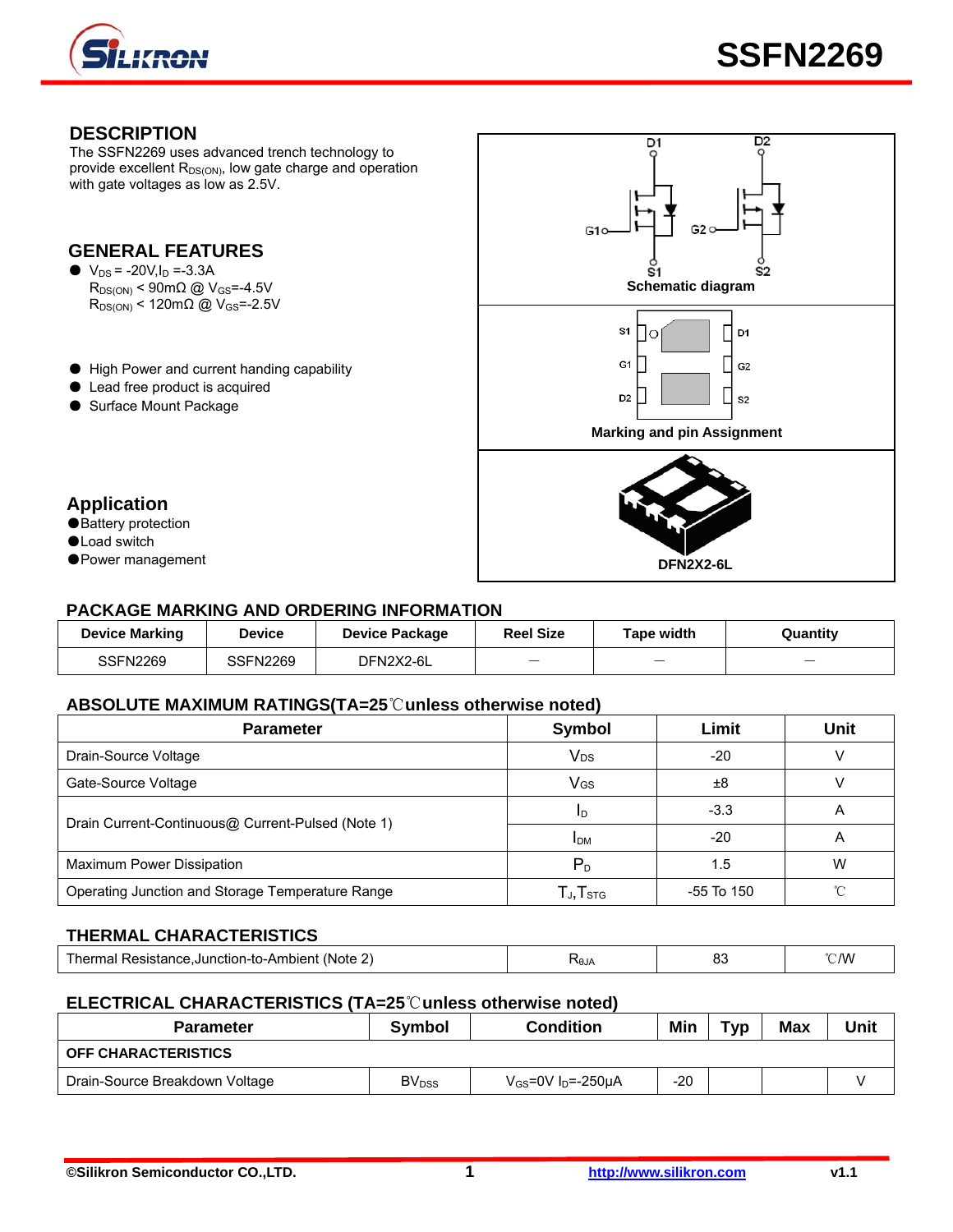

| Zero Gate Voltage Drain Current           | $I_{\text{DSS}}$ | $V_{DS}$ =-16V.V $_{GS}$ =0V                            |        |        | $-1$ | μA        |  |
|-------------------------------------------|------------------|---------------------------------------------------------|--------|--------|------|-----------|--|
| Gate-Body Leakage Current                 | l <sub>GSS</sub> | $V_{GS}$ = $\pm$ 8V, V <sub>DS</sub> =0V                |        |        | ±100 | nA        |  |
| <b>ON CHARACTERISTICS (Note 3)</b>        |                  |                                                         |        |        |      |           |  |
| Gate Threshold Voltage                    | $V_{GS(th)}$     | $V_{DS} = V_{GS}I_D = -250 \mu A$                       | $-0.4$ | $-0.7$ | $-1$ | $\vee$    |  |
| Drain-Source On-State Resistance          | $R_{DS(ON)}$     | $V_{GS} = -4.5V$ , $I_D = -2A$                          |        | 70     | 90   | $m\Omega$ |  |
|                                           |                  | $V_{GS} = -2.5V$ , $I_D = -2A$                          |        | 91     | 120  | $m\Omega$ |  |
| Forward Transconductance                  | $g_{FS}$         | $V_{DS} = -5V$ , $I_D = -2A$                            | 3      |        |      | S         |  |
| <b>DYNAMIC CHARACTERISTICS (Note4)</b>    |                  |                                                         |        |        |      |           |  |
| Input Capacitance                         | $C_{\text{lss}}$ |                                                         |        | 530    | 636  | <b>PF</b> |  |
| <b>Output Capacitance</b>                 | $C_{\rm oss}$    | $V_{DS}$ =-10V, $V_{GS}$ =0V,<br>$F = 1.0 MHz$          |        | 100    | 120  | <b>PF</b> |  |
| Reverse Transfer Capacitance              | C <sub>rss</sub> |                                                         |        | 60     | 72   | <b>PF</b> |  |
| <b>SWITCHING CHARACTERISTICS (Note 4)</b> |                  |                                                         |        |        |      |           |  |
| Turn-on Delay Time                        | $t_{d(on)}$      |                                                         |        | 6      | 7.2  | nS        |  |
| Turn-on Rise Time                         | $t_{r}$          | $V_{DD} = -10V_{\text{SD}} = -2A$                       |        | 12     | 14.4 | nS        |  |
| Turn-Off Delay Time                       | $t_{d(off)}$     | $V_{GS}$ =-4.5V, R <sub>GEN</sub> =20                   |        | 20     | 24   | nS        |  |
| <b>Turn-Off Fall Time</b>                 | $t_{\rm f}$      |                                                         |        | 6      | 7.2  | nS        |  |
| <b>Total Gate Charge</b>                  | $Q_q$            |                                                         |        | 5.5    | 6.6  | nC        |  |
| Gate-Source Charge                        | $Q_{gs}$         | $V_{DS}$ =-10V, $I_D$ =-2A,<br>$V$ <sub>GS</sub> =-4.5V |        | 1.0    | 1.2  | nC        |  |
| Gate-Drain Charge                         | $Q_{qd}$         |                                                         |        | 1.5    | 1.8  | nC        |  |
| <b>DRAIN-SOURCE DIODE CHARACTERISTICS</b> |                  |                                                         |        |        |      |           |  |
| Diode Forward Voltage (Note 3)            | $V_{SD}$         | $V_{GS} = 0V$ . $I_S = -1A$                             |        |        | $-1$ | $\vee$    |  |

#### **NOTES:**

**1.** Repetitive Rating: Pulse width limited by maximum junction temperature.<br>**2.** Surface Mounted on 1in<sup>2</sup> FR4 Board, t ≤ 10 sec.

**3.** Pulse Test: Pulse Width ≤ 300μs, Duty Cycle ≤ 2%.

**4.** Guaranteed by design, not subject to production testing.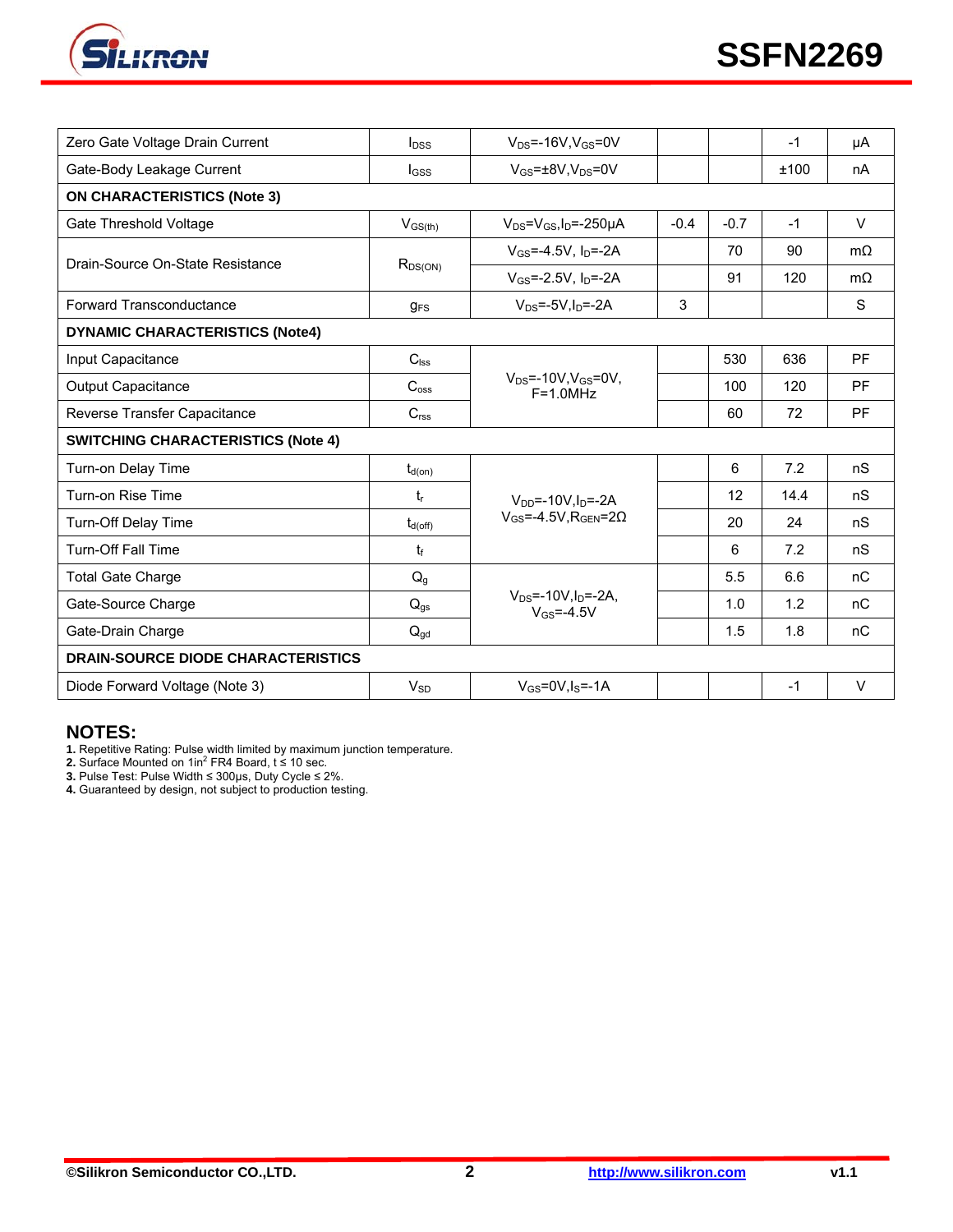

# **ELECTRICAL AND THERMAL CHARACTERISTICS**



**Figure 3: Normalized Maximum Transient Thermal Impedance**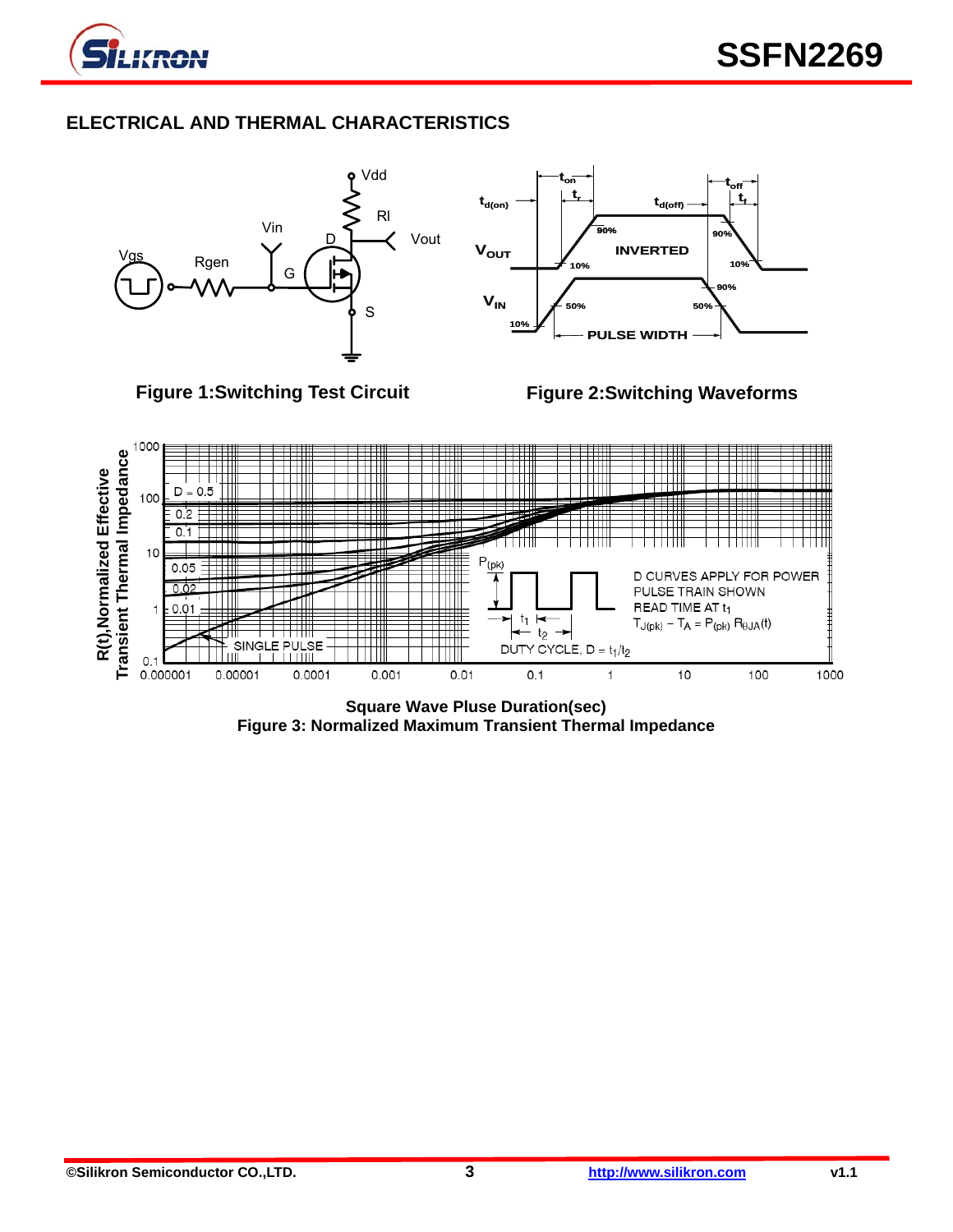

# **DFN2X2-6L PACKAGE INFORMATION**







**Side View** 

|                | <b>Dimensions In Millimeters(mm)</b> |       |       |  |  |
|----------------|--------------------------------------|-------|-------|--|--|
| Symbol         | Min.                                 | Nom.  | Max.  |  |  |
| A              | 0.70                                 | 0.75  | 0.80  |  |  |
| A1             | 0.00                                 | --    | 0.05  |  |  |
| A <sub>3</sub> | 0.20 REF.                            |       |       |  |  |
| D              | 1.95                                 | 2.00  | 2.05  |  |  |
| Е              | 1.95                                 | 2.00  | 2.05  |  |  |
| D <sub>2</sub> | 0.44                                 | 0.59  | 0.69  |  |  |
| E <sub>2</sub> | 0.84                                 | 0.99  | 1.09  |  |  |
| $\mathbf b$    | 0.25                                 | 0.30  | 0.35  |  |  |
|                | 0.175                                | 0.275 | 0.375 |  |  |
| е              | 0.65 BSC                             |       |       |  |  |

### **NOTES**:

- 1. Tolerance ±0.10mm (4 mil) unless otherwise specified
- 2. Package body sizes exclude mold flash and gate burrs. Mold flash at the non-lead sides should be less than 5 mils.
- 3. Dimension L is measured in gauge plane.
- 4. Controlling dimension is millimeter, converted inch dimensions are not necessarily exact.